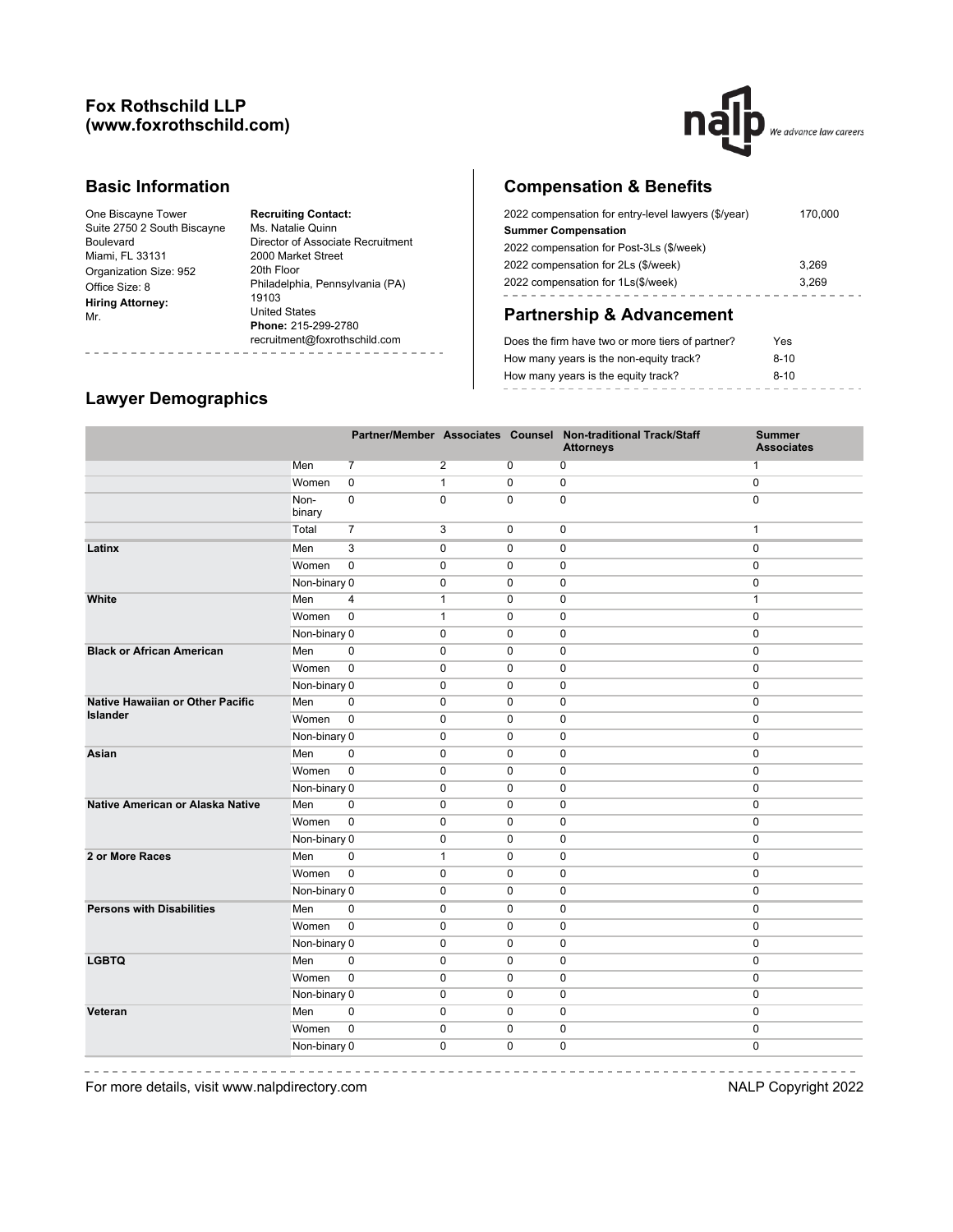# **Fox Rothschild LLP (www.foxrothschild.com)**



## **Pro Bono/Public Interest**

| Robert Tintner, Esquire and Archana Nath, Esquire                               |           |
|---------------------------------------------------------------------------------|-----------|
| Pro Bono Committee Co-Chairs<br>215-299-2000                                    |           |
|                                                                                 |           |
| Is the pro bono information indicated here firm-wide or specific to one office? | Firm-wide |
| % Firm Billable Hours last year                                                 | .75%      |
| Average Hours per Attorney last year                                            | 11.68     |
| Percent of associates participating last year                                   | 53.02     |
| Percent of partners participating last year                                     | 30.59     |
| Percent of other lawyers participating last year                                | 22.64     |
|                                                                                 |           |

# **Professional Development**

| Evaluations                                                                                        | Other |
|----------------------------------------------------------------------------------------------------|-------|
| Does your organization use upward reviews to evaluate and provide feedback to supervising lawyers? | No    |
| Rotation for junior associates between departments/practice groups?                                | No    |
| Does your organization have a dedicated professional development staff?                            | Yes   |
| Does your organization have a coaching/mentoring program                                           | Yes   |
| Does your organization give billable hours credit for training time?                               | Yes   |
|                                                                                                    |       |

# **HIRING & RECRUITMENT**

|                                            | <b>Began Work In</b> | <b>Expected</b>                |          |                                |          |
|--------------------------------------------|----------------------|--------------------------------|----------|--------------------------------|----------|
| <b>LAWYERS</b>                             | 2020                 | <b>Prior Summer Associates</b> | 2021     | <b>Prior Summer Associates</b> | 2022     |
| Entry-level                                | 0                    | 0                              |          |                                |          |
| Entry-level (non-traditional track)        | 0                    | 0                              | $\Omega$ | $\mathbf 0$                    | $\Omega$ |
| <b>Lateral Partners</b>                    | 2                    | 0                              |          | $\mathbf 0$                    | $\Omega$ |
| Lateral Associates                         |                      | 0                              |          | $\mathbf 0$                    | $\Omega$ |
| All Other Laterals (non-traditional track) | $\Omega$             | $\Omega$                       | $\Omega$ | $\mathbf 0$                    | $\Omega$ |
| Post-Clerkship                             | $\Omega$             | $\Omega$                       | $\Omega$ | 0                              | $\Omega$ |
| LL.M.s (U.S.)                              | $\Omega$             | 0                              | $\Omega$ | $\mathbf 0$                    | $\Omega$ |
| LL.M.s (non-U.S.)                          | 0                    | $\Omega$                       | $\Omega$ | $\mathbf 0$                    | $\Omega$ |
| <b>SUMMER</b>                              |                      |                                |          |                                |          |
| Post-3Ls                                   | 0                    | 0                              | $\Omega$ | $\mathbf{0}$                   | $\Omega$ |
| 2 <sub>ls</sub>                            |                      | 0                              |          | $\mathbf 0$                    |          |
| 1 <sub>ls</sub>                            | O                    | 0                              | $\Omega$ | $\mathbf 0$                    | $\Omega$ |

| Number of 2021 Summer 2Ls       |  |  |  |  |
|---------------------------------|--|--|--|--|
| considered for associate offers |  |  |  |  |
| Number of offers made to        |  |  |  |  |
| summer 2L associates            |  |  |  |  |
| General Hiring Criteria         |  |  |  |  |

1

1

We seek students with superior academic achievement, strong interpersonal skills, entrepreneurial ambition and demonstrated leadership; we also prefer involvement in Law Review and/or Moot Court, or other comparable credentials and experience. ------------

## **General Practice Areas**

| <b>GENERAL PRACTICE</b><br><b>AREAS</b> | <b>EMPLOYER'S</b><br><b>PRACTICE GROUP</b><br><b>NAME</b> | NO. OF<br><b>PARTNERS/MEMBERS</b> | NO. OF<br><b>COUNSEL</b> | NO. OF<br><b>ASSOCIATES</b> | NO. OF<br><b>ENTRY-LEVEL</b><br><b>PLACEMENTS</b><br><b>IN THIS</b><br><b>PRACTICE</b><br><b>AREA LAST</b><br><b>YEAR</b> | NO. OF<br><b>NON-TRADITIONAL</b><br><b>TRACK/STAFF</b><br><b>ATTORNEYS</b> |
|-----------------------------------------|-----------------------------------------------------------|-----------------------------------|--------------------------|-----------------------------|---------------------------------------------------------------------------------------------------------------------------|----------------------------------------------------------------------------|
| <b>Business, Corporate</b>              | Corporate                                                 |                                   | $\mathbf 0$              | $\Omega$                    |                                                                                                                           | $\mathbf 0$                                                                |
| <b>Trusts and Estates</b>               | Employee Benefits &<br><b>Executive Compensation</b>      | $\Omega$                          | $\Omega$                 | $\Omega$                    | 0                                                                                                                         | $\mathbf 0$                                                                |
| <b>Business, Corporate</b>              | Entertainment & Sports<br>Law                             | - 0                               | $\Omega$                 | $\Omega$                    | $\Omega$                                                                                                                  | $\Omega$                                                                   |
| <b>Bankruptcy</b>                       | <b>Financial Restructuring</b><br>& Bankruptcy            |                                   | $\Omega$                 | $\Omega$                    | $\Omega$                                                                                                                  | $\mathbf 0$                                                                |
| <b>Intellectual Property</b>            | <b>Intellectual Property</b>                              | 0                                 | $\Omega$                 | $\Omega$                    | $\Omega$                                                                                                                  | $\mathbf 0$                                                                |